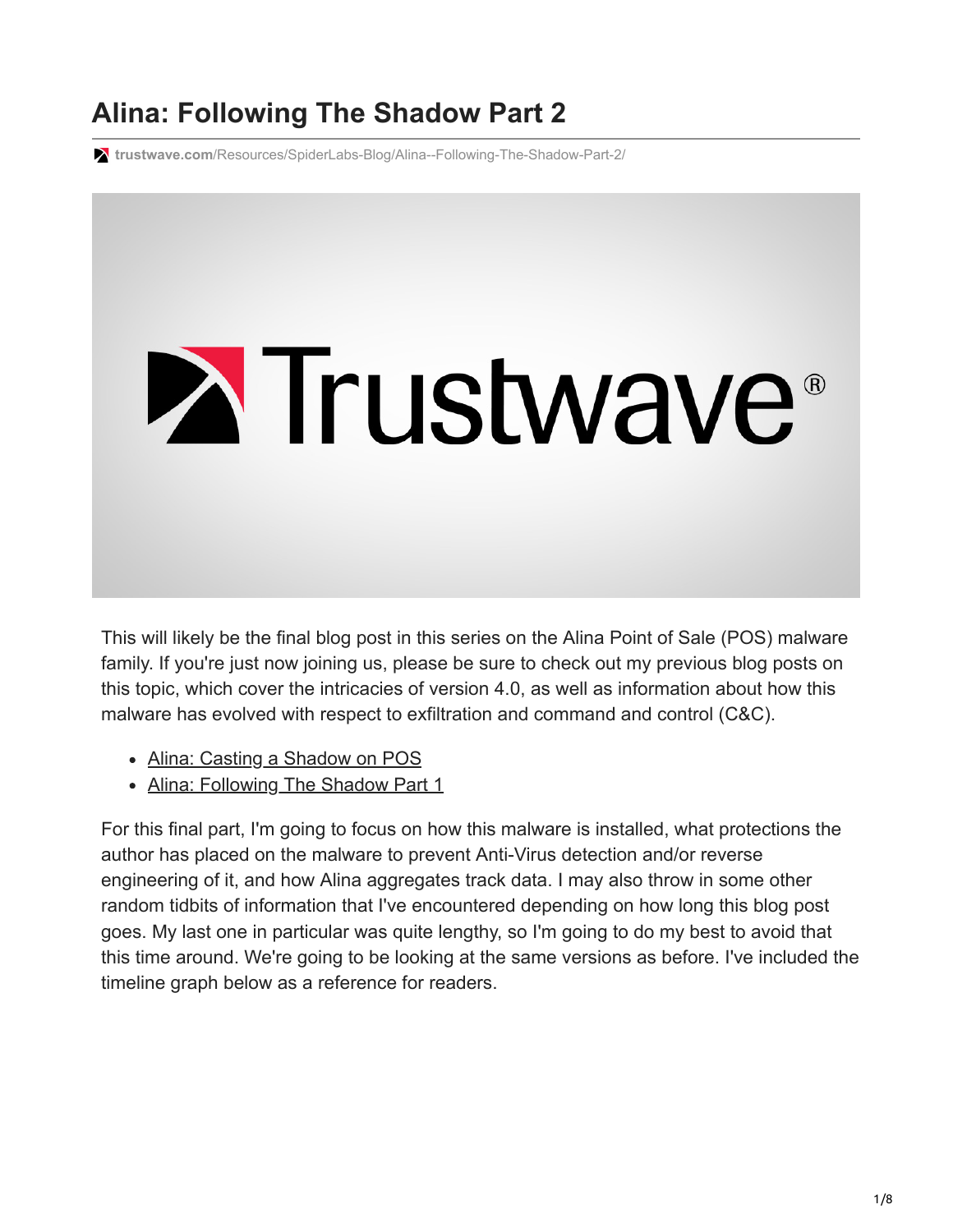

#### **Installation**

Overall the malware authors were fairly consistent with regards to how this malware is installed, as opposed to previous characteristics that we've looked at, where many changes were incorporated in a large number of revisions. I've illustrated the changes witnessed throughout various versions below:



**Creation Date**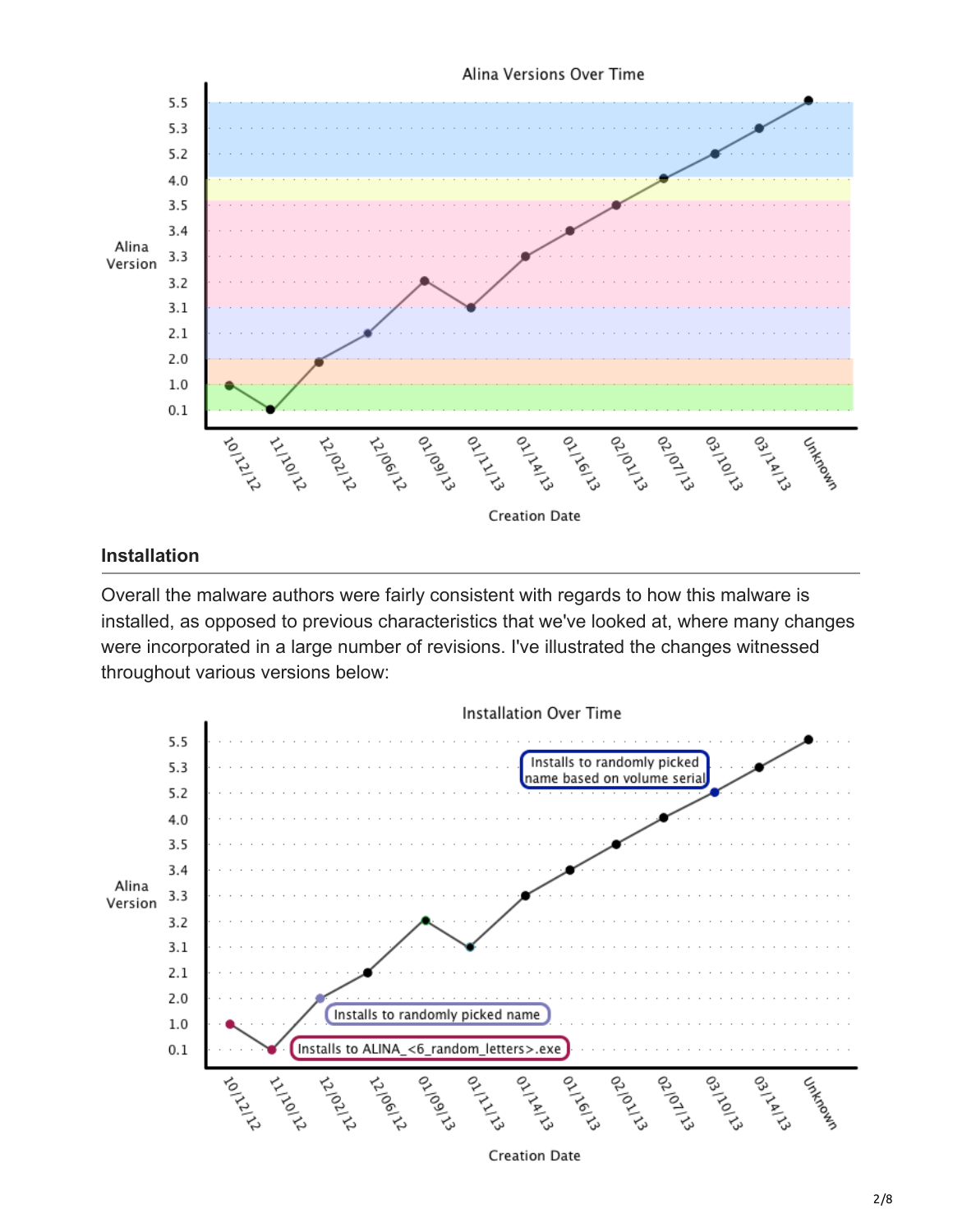#### **v0.1 / v1.0**

For the early versions of Alina, the authors followed a simple process for malware installation. In essence, the malware looks to see if it has been supplied with the 'ALINA= <exe\_name>' argument, where '<exe\_name>' refers to an executable path. If this argument is supplied, Alina will not perform the installation procedure, but will instead simply delete this executable name before exiting.

If Alina started without this argument, it will begin the installation procedure. Alina copies itself to the following path:

%TEMP%\ALINA <6 random letters>.exe

It then modifies the HKCU\Software\Microsoft\Windows\CurrentVersion\Run\ALINAhuahs registry key, and writes the location of the previously copied executable. This is a simple persistence technique that is encountered regularly when dealing with malicious samples. Finally, Alina will call the new executable with the 'ALINA=' argument, and point it to itself, ensuring the original file is deleted. I'm done my best to demonstrate this process visually below:



#### **v2.x / v3.x / v4.x**

Starting with version 2.0, the authors of Alina decided that they needed something a bit stealthier regarding how the malware is installed. Specifically, instead of installing the malware to 'ALINA <6 random letters>.exe', they instead decided to choose from a pool of seven potential malware names. When Alina is installed, it chooses to copy itself to one of the following names within the %TEMP% directory:

• java.exe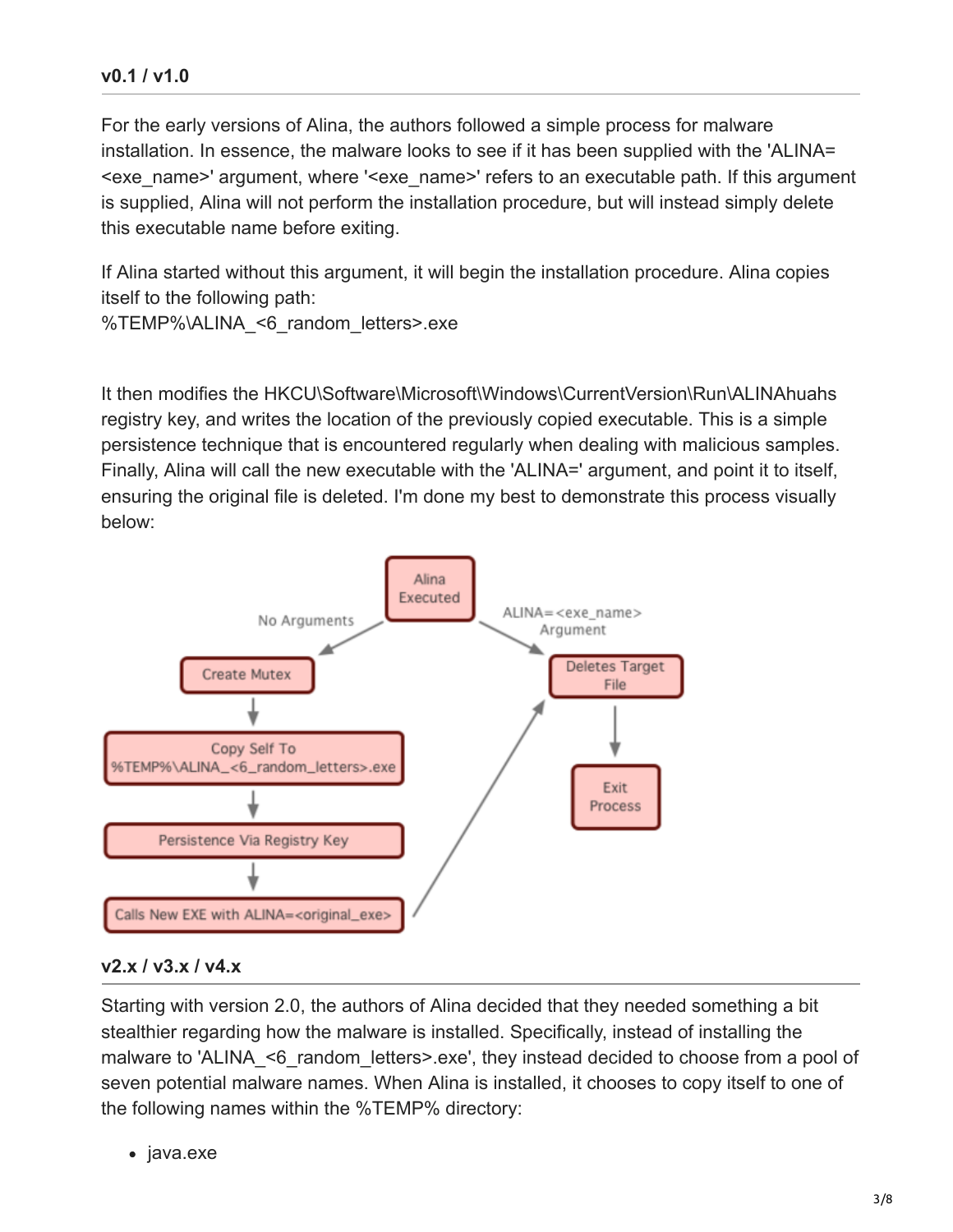- jusched.exe
- jucheck.exe
- desktop.exe
- adobeflash.exe
- msupdate.exe
- windowsfirewall.exe

Persistence once again utilizes the Run registry key, however, the specific name coincides with the chosen malware name. For example, if 'windowsfirewall.exe' was chosen, the malware would install to the 'windowsfirewall' registry key. Additionally, when these versions of Alina are installed, the malware will look for previously installed instances and remove them. Once again I've tried to visualize this below:



#### **v5.x**

With version 5, we see a number of overall changes to Alina (many of which were covered in the previous post). With regard to installation, we see the authors shift away from a completely random choice of malware names. This likely has to due with the fact that every time Alina ran on the victim machine in versions 2.x-4.x, the malware would essentially reinstall, and often chose a different name than previously. It's likely the authors of Alina wished instead to chose a random name originally, and then stick with it for the remainder of the malware's existence. In version 5.x, Alina has increased its pool of potential malware names to eleven. Additionally, instead of randomly choosing them every time, Alina utilizes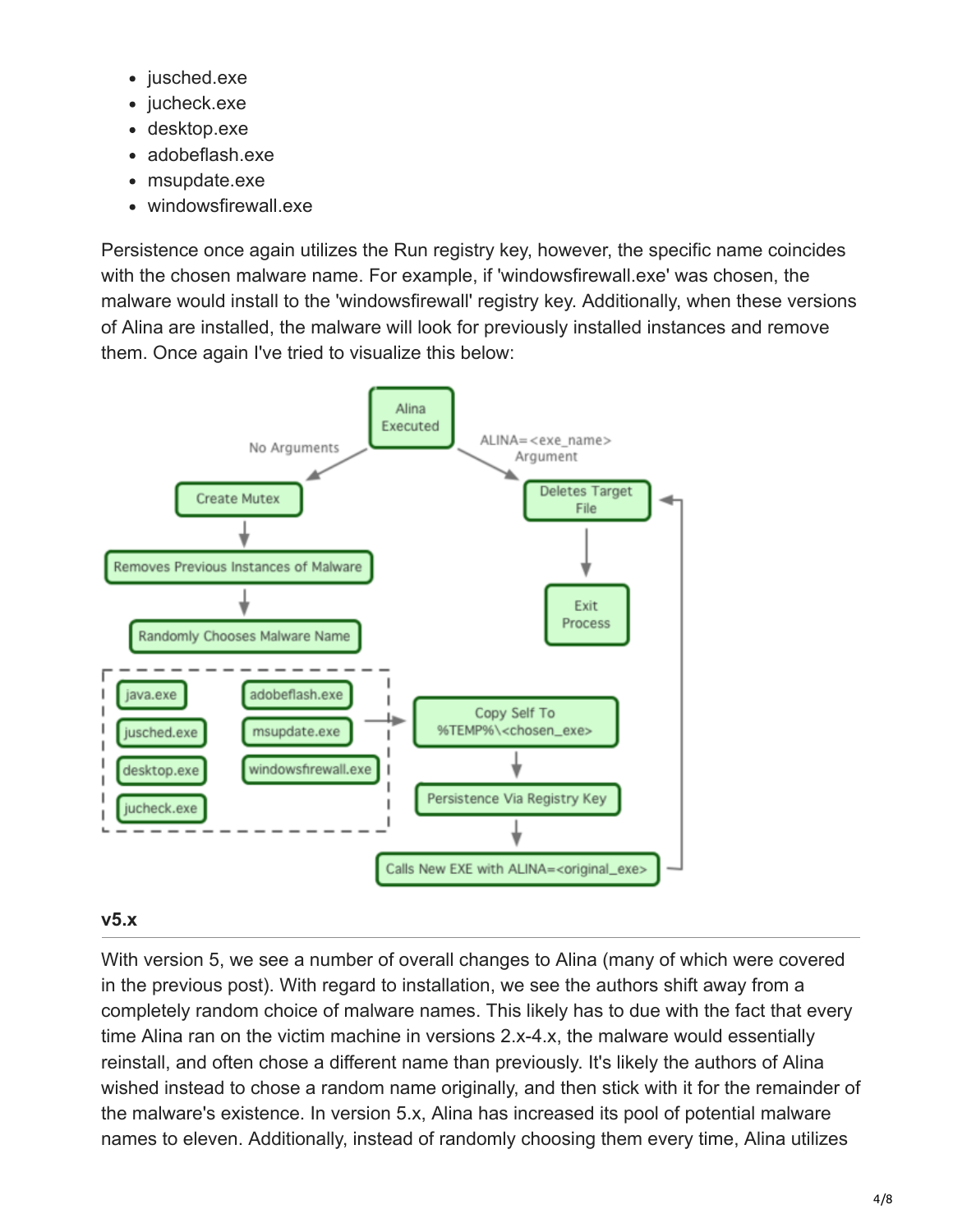the victim's volume serial number to decide which name to choose. This ensures a random name to begin with, but also ensures that it is consistent every time the system reboots. The following pool of potential malware names is utilized:

- defender.exe
- explorer.exe
- svchost.exe
- scvhost.exe
- ctfmon.exe
- rundll32.exe
- cmd.exe
- csrss.exe
- dasHost.exe
- services.exe
- Taskmgr.exe

# **Protections**

Looking at how the protections for Alina have evolved over time has been quite fascinating. It's quite common to see malware that targets Point of Sale devices not employ common techniques seen in the wild, such as packing, crypting, and anti-debugging. As we look at Alina over the course of a few months, it becomes clear that the authors attempted to combat some threat that we can only speculate towards. It's possible that Anti-Virus began detecting the samples, which led to them adding protections. Additionally, they may have been fearful of reverse engineers gaining insight into the inner workings of their malware, which prompted them to make changes.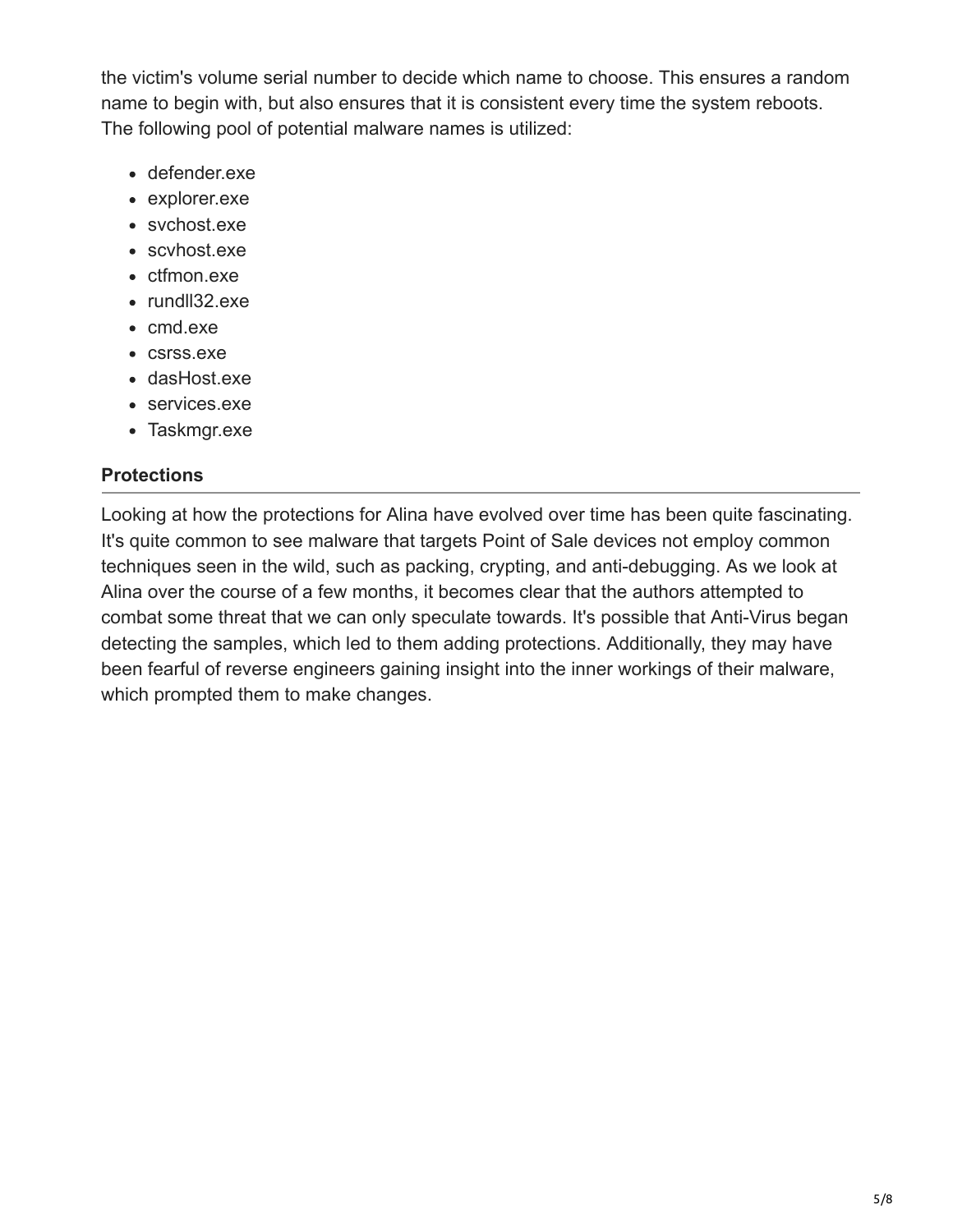

### **UPX**

I'm sure a number of the people reading this blog are familiar with UPX, or the Ultimate Packer for eXecutables. UPX is one of the most popular, if not the most popular, packers on the market. Given the fact that it's so popular and (somewhat more importantly) free, it makes complete sense that the authors of Alina chose to pack their malware using this product. Not only does it reduce to overall file size of the malware, but it also prevents simple detection mechanisms, such as searching for strings within the binary. UPX began being used with versions 2.1 and above.

### **Visual Basic Crypter**

Starting with version 5.2, we begin seeing a large leap with regard to protections. Specifically, we begin seeing a crypter written in Visual Basic being thrown on top of Alina. While packers have historically been created with the primary purpose of speeding up executables, crypters main purpose in life is to make my life difficult. In other words, crypters were built primarily to obfuscate binaries. One of the interesting side-affects of utilizing a crypter is that in some cases it will actually increase the rate of detection by the Anti-Virus community. An Anti-Virus company may not have a specific detection in place for a given family of malware, but they may have a signature in place for a crypter that is typically utilized for malicious purposes.

As an example, Alina version 2.0, which is not packed at all, is only detected by 30 Anti-Virus companies [\(VirusTotal](https://www.virustotal.com/en/file/8782d38bc326d3127dcbd4f6f9a4342a503517cc8504920ac5db4e4dfb16e046/analysis/)). Conversely, Alina version 5.2, which makes use of the crypter is detected by 33 Anti-Virus companies ([VirusTotal](https://www.virustotal.com/en/file/442da19c353f3de27bc096f8cdfdb6e7e76cb24eb7fbffabdaea12a38ed305d2/analysis/)). This isn't a comprehensive test of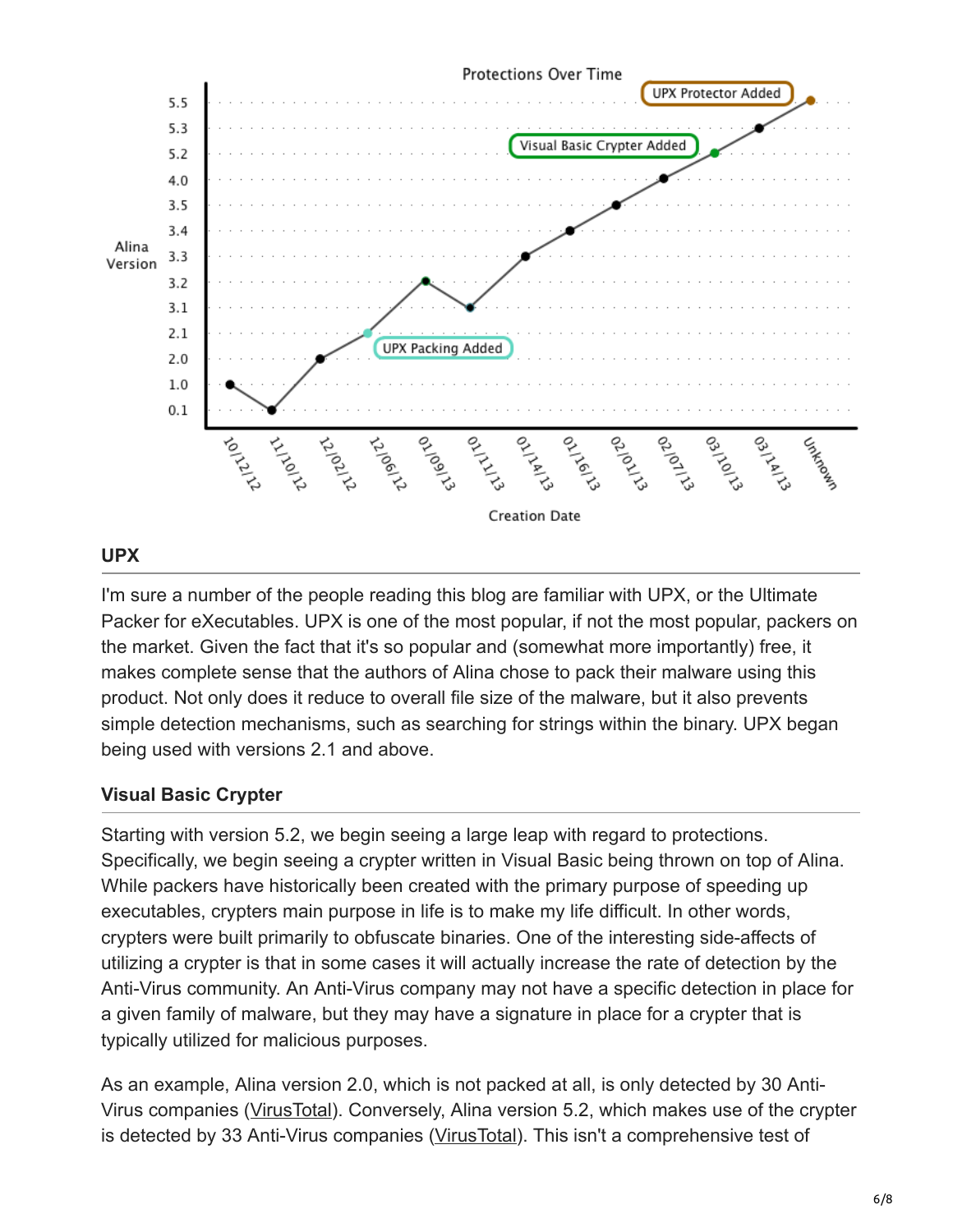course, and there are a number of reasons why version 5.2 may be detected more than 2.0, but I'm simply using it to illustrate my point.

# **UPX Protector**

UPX Protector is a utility that was developed to hinder UPX from being easily unpacked. Utilizing a simple command-line utility, UPX can be trivially unpacked. UPX Protector attempts to prevent this by corrupting the header (thus the reason we were unable to get a PE timestamp in version 5.5 in the previous blog post), cloaking sections, modifying the entry-point, etc. This protection was put into place starting with version 5.5.

# **Aggregating Track Data**

For the most part, the task of aggregation of track data was fairly consistent for most of Alina's history. Up until versions 5.x, the process looked like this:

Create an array of processes to look at via calls to CreateToolhelp32Snapshot(), Process32First(), and Process32Next(), ignoring processes in the following blacklist:

- explorer.exe
- chrome.exe
- firefox.exe
- iexplore.exe
- svchost.exe
- smss.exe
- crss.exe
- wininit.exe
- steam.exe
- devenv.exe
- thunderbird.exe
- skype.exe
- pidgin.exe
- Loop through every process, and read pages of memory via calls to VirtualQueryEx() and ReadProcessMemory(), targeting RAM with read/write privileges.
- Apply a number of regular expressions against this read memory, targeting Track 1 and Track 2 data.
- Exfiltrate any data discovered and begin this process from the beginning.

Starting with version 5.x, the authors decided to spawn a new separate thread for each process they targeted. This meant that each process was constantly having its memory read, which decreased the chance that the authors would miss any track data being processed. The downside to this, however, was that it made the malware extremely noisy